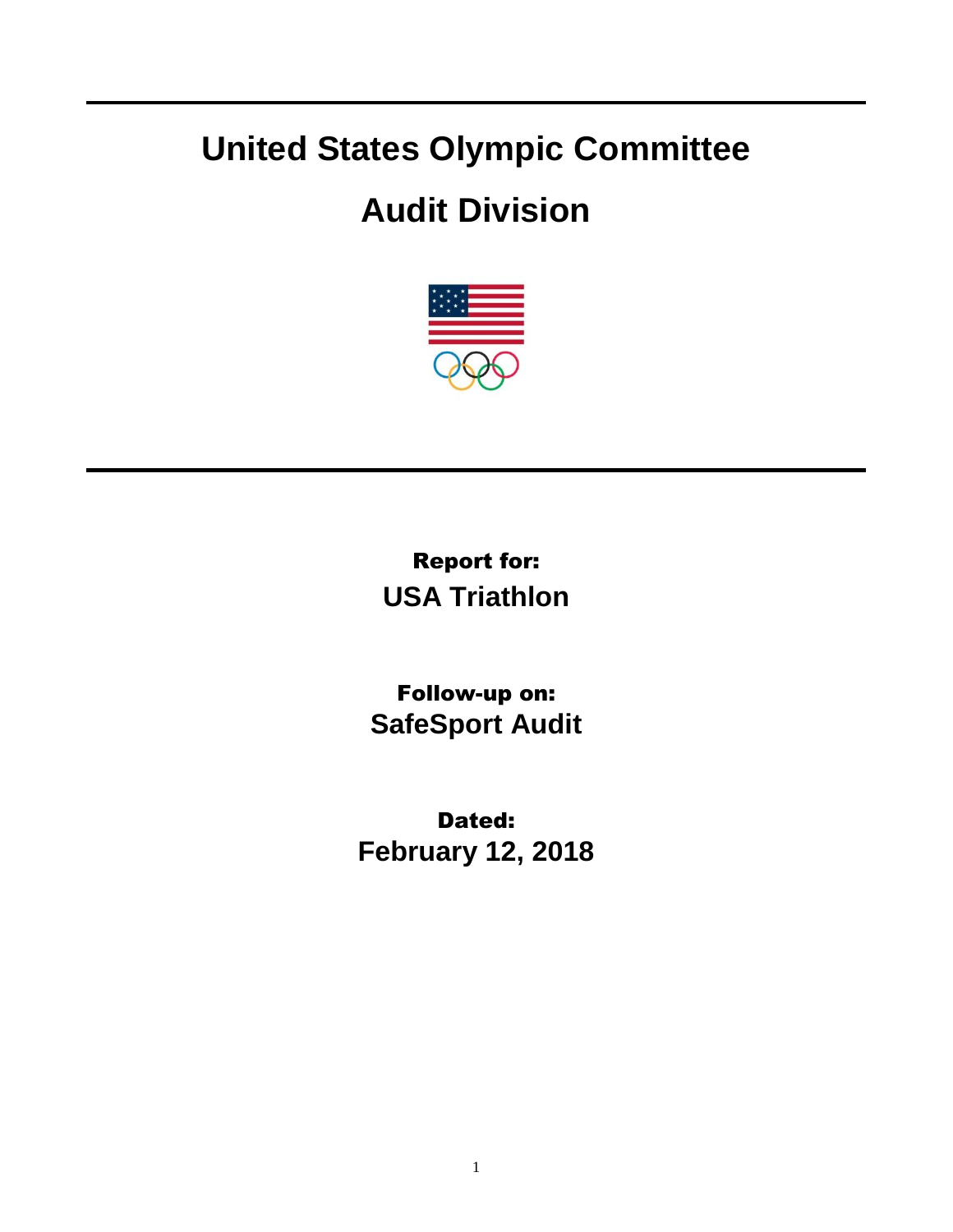

UNITED STATES OLYMPIC COMMITTEE 1 Olympic Plaza Colorado Springs, CO 80909

February 12, 2018

Rocky Harris Chief Executive Officer USA Triathlon

Dear Rocky,

During the second and third quarter of 2017, Baker Tilly Virchow Krause (Baker Tilly) performed a SafeSport audit of USA Triathlon (Triathlon). The purpose of the follow-up review is to report on the status of recommendation from the SafeSport audit of Triathlon dated October 2017. Our methodology was limited to communication with Triathlon and a review of various policies provided by the organization. The Audit Division did not perform additional audit work to verify action was taken. However, SafeSport will continue to be tested during the routine audit process.

The review found that the recommendation was implemented and is considered closed. Overall, Triathlon was prompt to implement the recommendation made in the SafeSport audit.

We thank you and your staff for assisting in the follow-up review.

Sincerely,

Bridget Toelle, CPA, CIA Ellen Senf Senior Director, Audit Staff Auditor

cc: Scott Blackmun Barry Siff Rick Adams Linda Cleveland Gary Johansen Chris McCleary